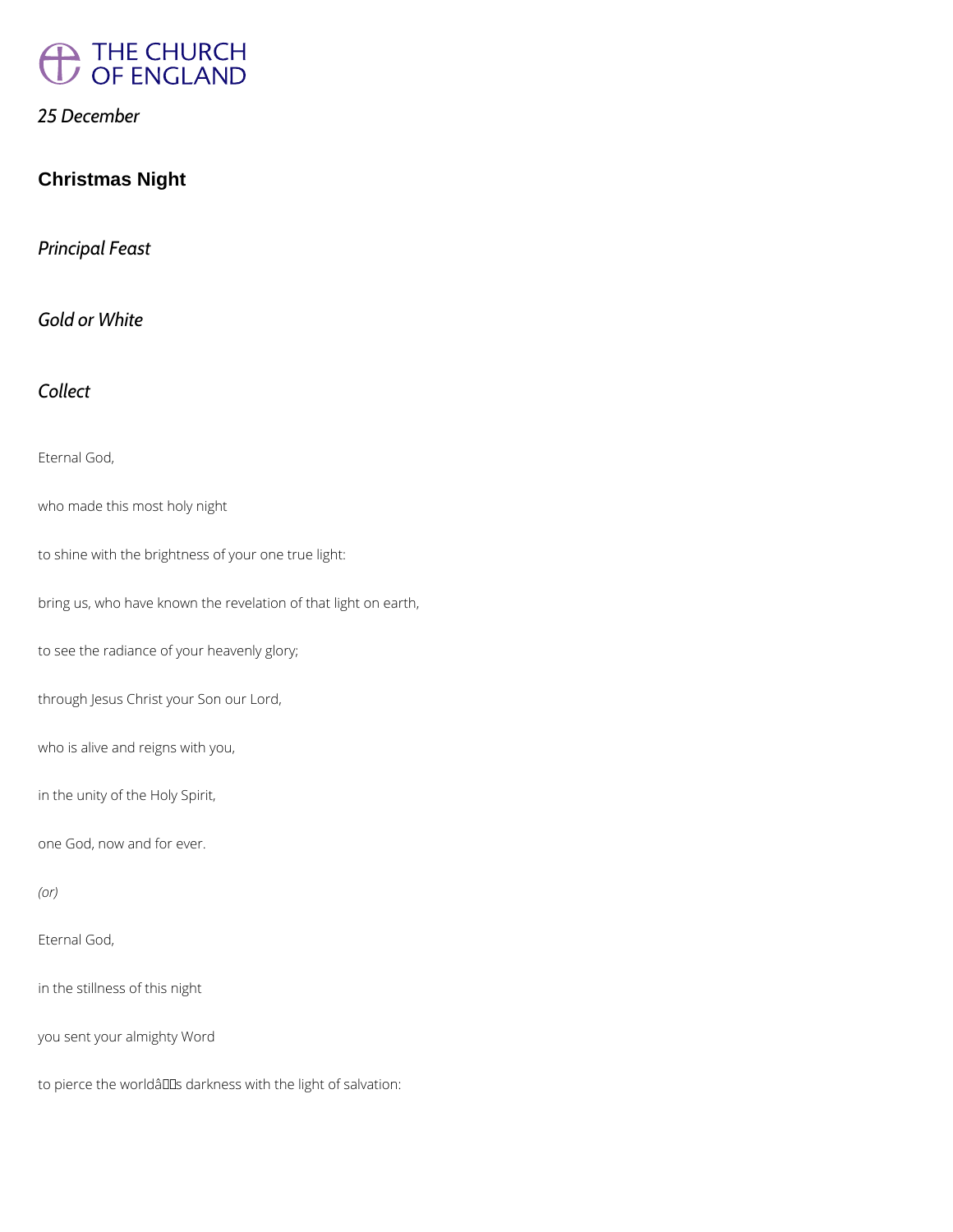give to the earth the peace that we long for

and fill our hearts with the joy of heaven

through our Saviour, Jesus Christ.

#### *Post Communion*

God our Father,

in this night you have made known to us again

the coming of our Lord Jesus Christ:

confirm our faith and fix our eyes on him

until the day dawns

and Christ the Morning Star rises in our hearts.

To him be glory both now and for ever.

## *25 December*

# **Christmas Day**

## *Principal Feast*

*Gold or White*

# *Collect*

#### Almighty God,

you have given us your only-begotten Son

to take our nature upon him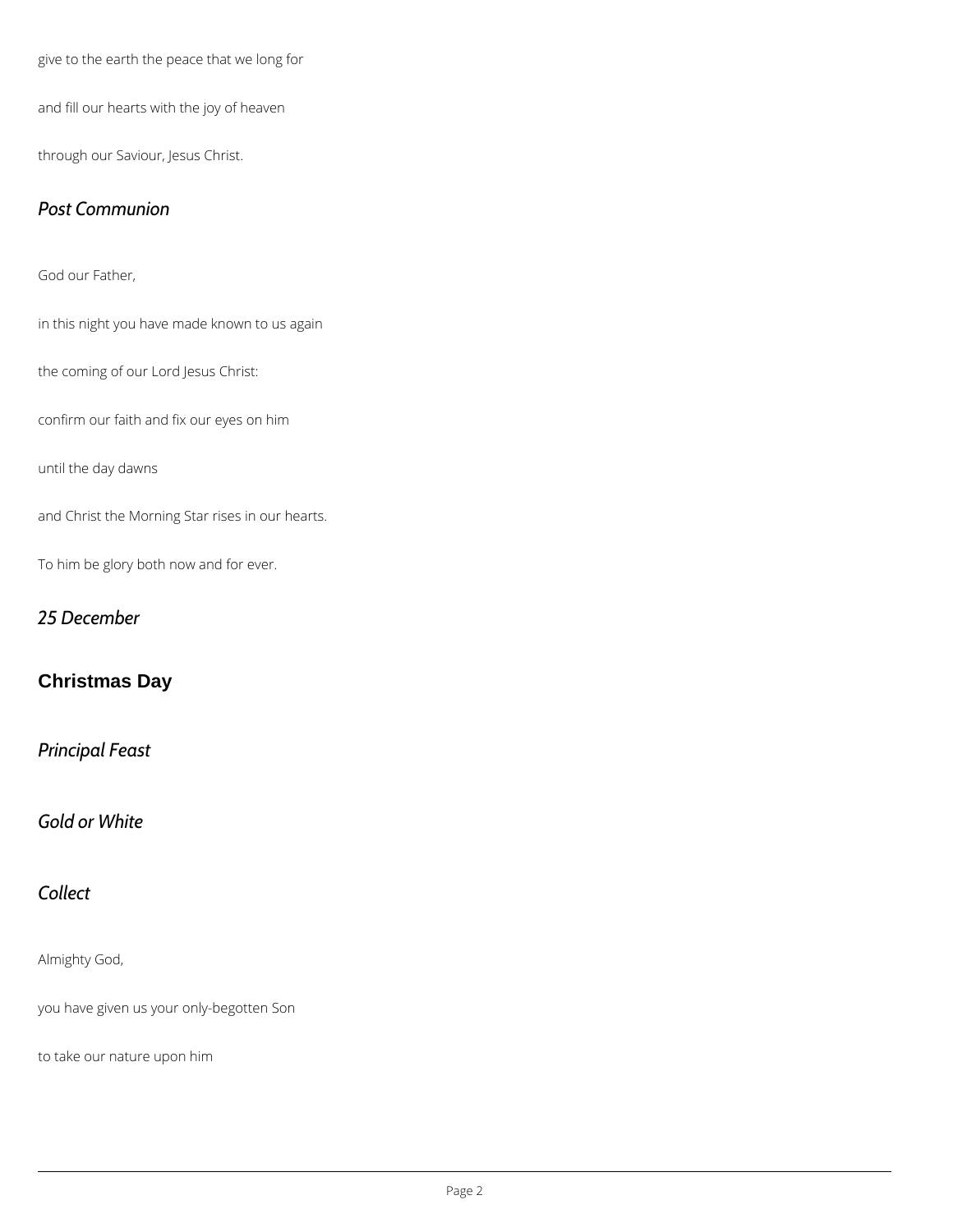and as at this time to be born of a pure virgin:

grant that we, who have been born again

and made your children by adoption and grace,

may daily be renewed by your Holy Spirit;

through Jesus Christ your Son our Lord,

who is alive and reigns with you,

in the unity of the Holy Spirit,

one God, now and for ever.

*(or)* \*\*

Lord Jesus Christ,

your birth at Bethlehem

draws us to kneel in wonder at heaven touching earth:

accept our heartfelt praise

as we worship you,

our Saviour and our eternal God.

#### *Post Communion*

God our Father,

whose Word has come among us

in the Holy Child of Bethlehem:

may the light of faith illumine our hearts

and shine in our words and deeds;

through him who is Christ the Lord.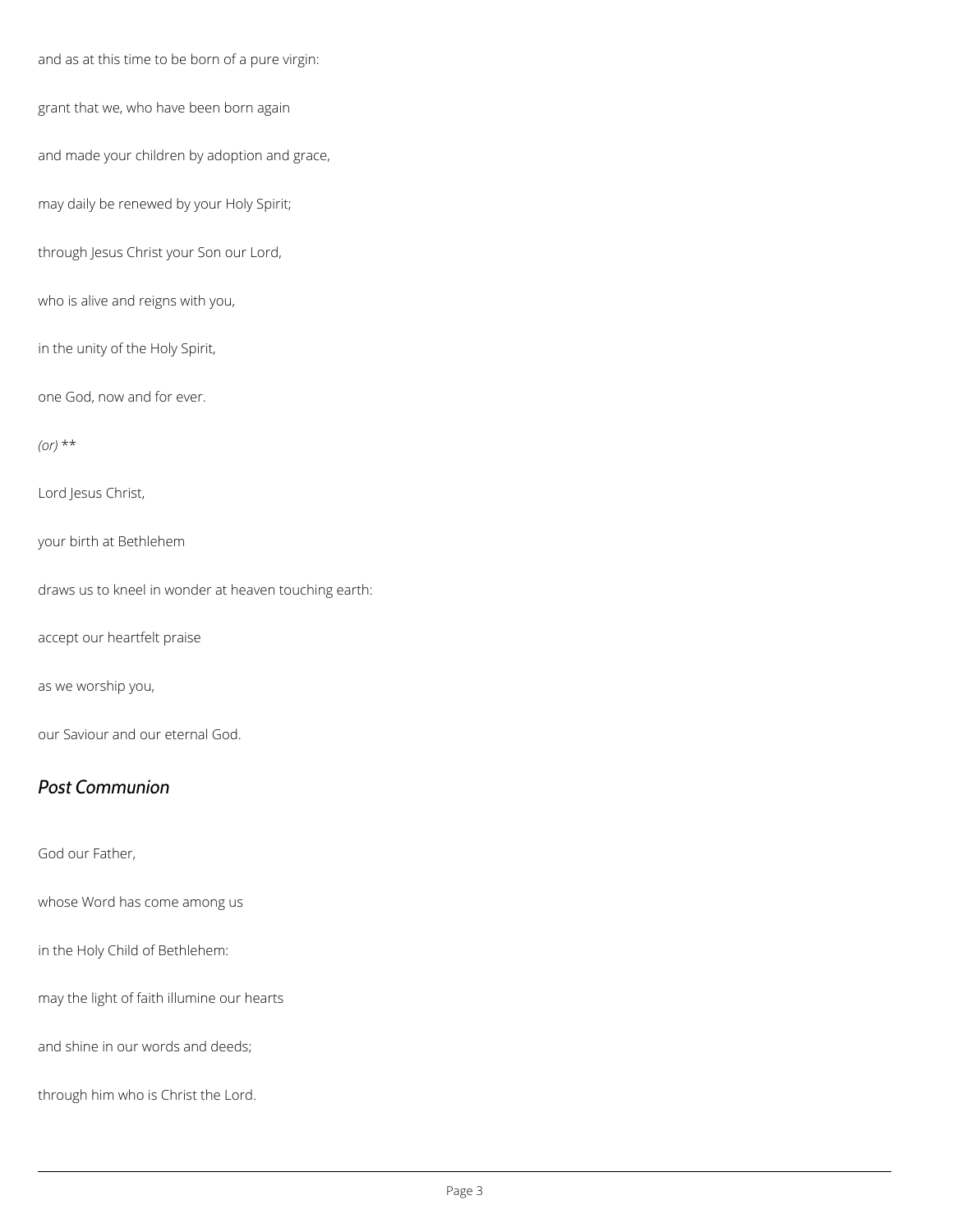# **The First Sunday of Christmas**

#### *White*

*This provision is not used on weekdays after 5 January.*

# *Collect*

Almighty God,

who wonderfully created us in your own image

and yet more wonderfully restored us

through your Son Jesus Christ:

grant that, as he came to share in our humanity,

so we may share the life of his divinity;

who is alive and reigns with you,

in the unity of the Holy Spirit,

one God, now and for ever.

*(or)*

God in Trinity,

eternal unity of perfect love:

gather the nations to be one family,

and draw us into your holy life

through the birth of Emmanuel,

our Lord Jesus Christ.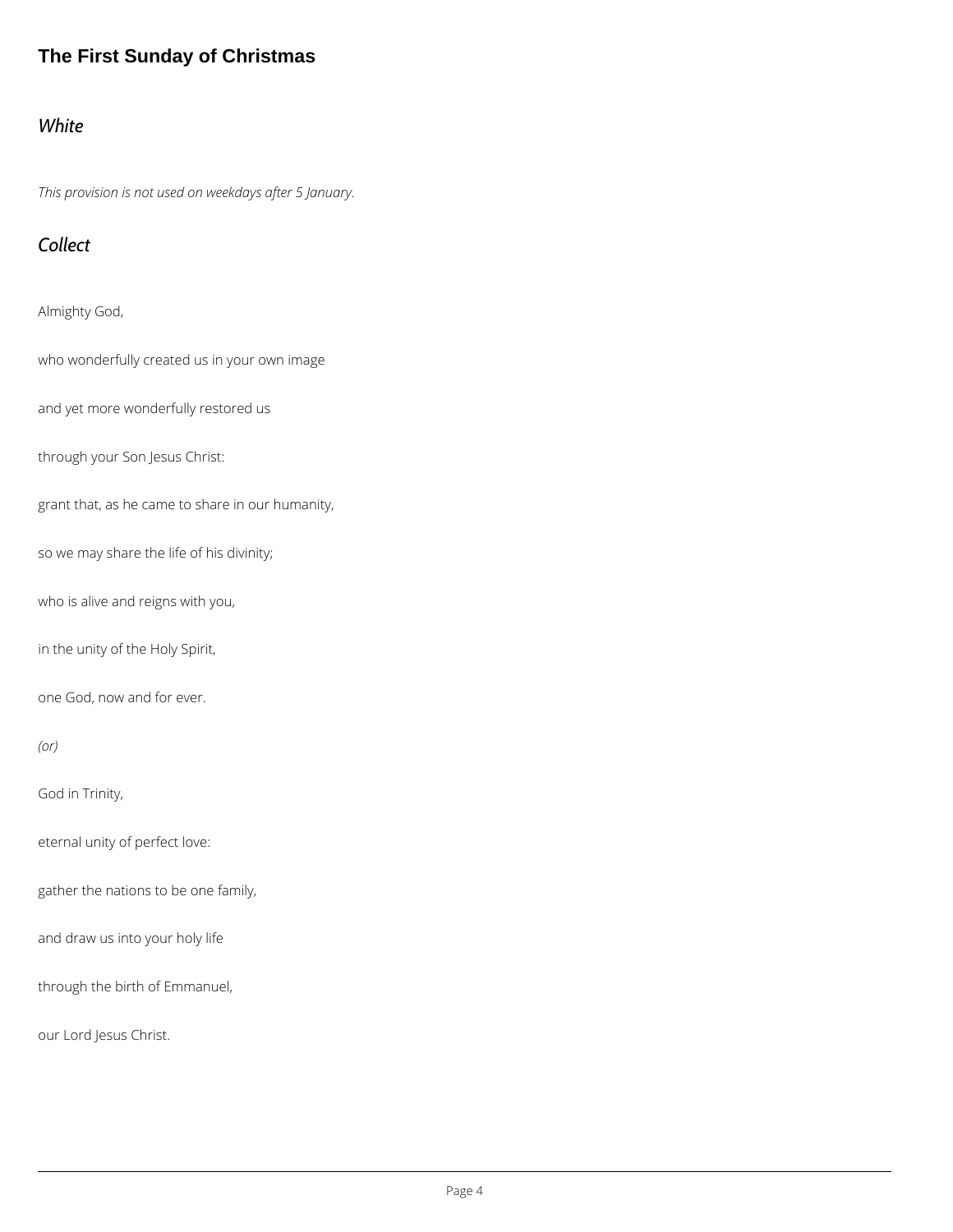## *Post Communion*

Heavenly Father,

whose blessed Son shared at Nazareth the life of an earthly home:

help your Church to live as one family,

united in love and obedience,

and bring us all at last to our home in heaven;

through Jesus Christ our Lord.

# **The Second Sunday of Christmas**

#### *White*

*This provision is not used on weekdays after 5 January.*

# *Collect*

Almighty God,

in the birth of your Son

you have poured on us the new light of your incarnate Word,

and shown us the fullness of your love:

help us to walk in his light and dwell in his love

that we may know the fullness of his joy;

who is alive and reigns with you,

in the unity of the Holy Spirit,

one God, now and for ever.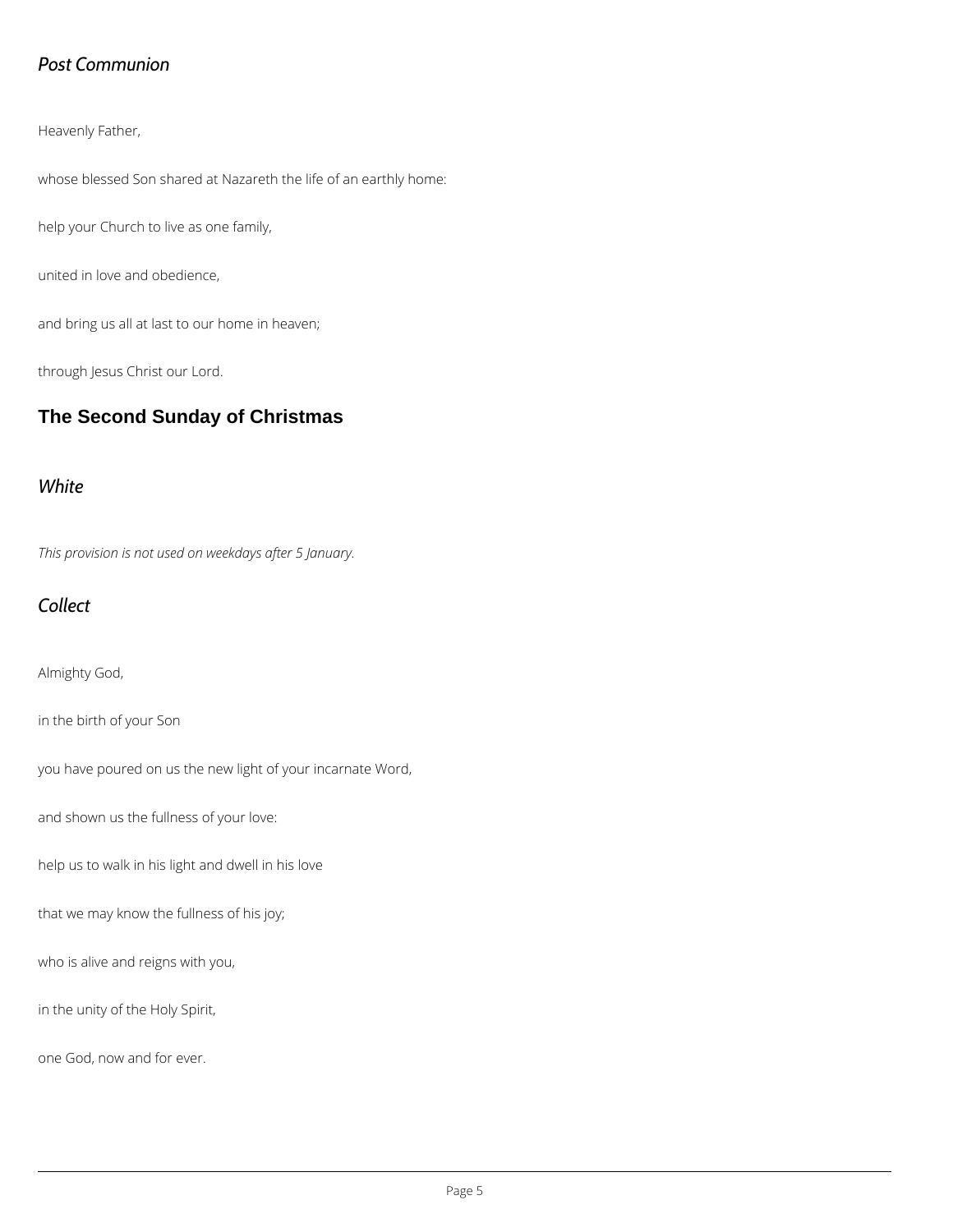(or)

God our Father,

in love you sent your Son

that the world may have life:

lead us to seek him among the outcast

and to find him in those in need,

for Jesus Christâ $\epsilon$ <sup>TM</sup>s sake.

Post Communion

All praise to you,

almighty God and heavenly king,

who sent your Son into the world

to take our nature upon him

and to be born of a pure virgin:

grant that, as we are born again in him,

so he may continually dwell in us

and reign on earth as he reigns in heaven,

now and for ever.

Common Worship: Collects and Post Communions, material from which is included here,

is copyright  $\hat{\mathbb{A}}$  @Archbishops' 2000 Qun and publish held roby House Publishing

Copy to clipboard Glowing cross in church

Image not found or type unknown